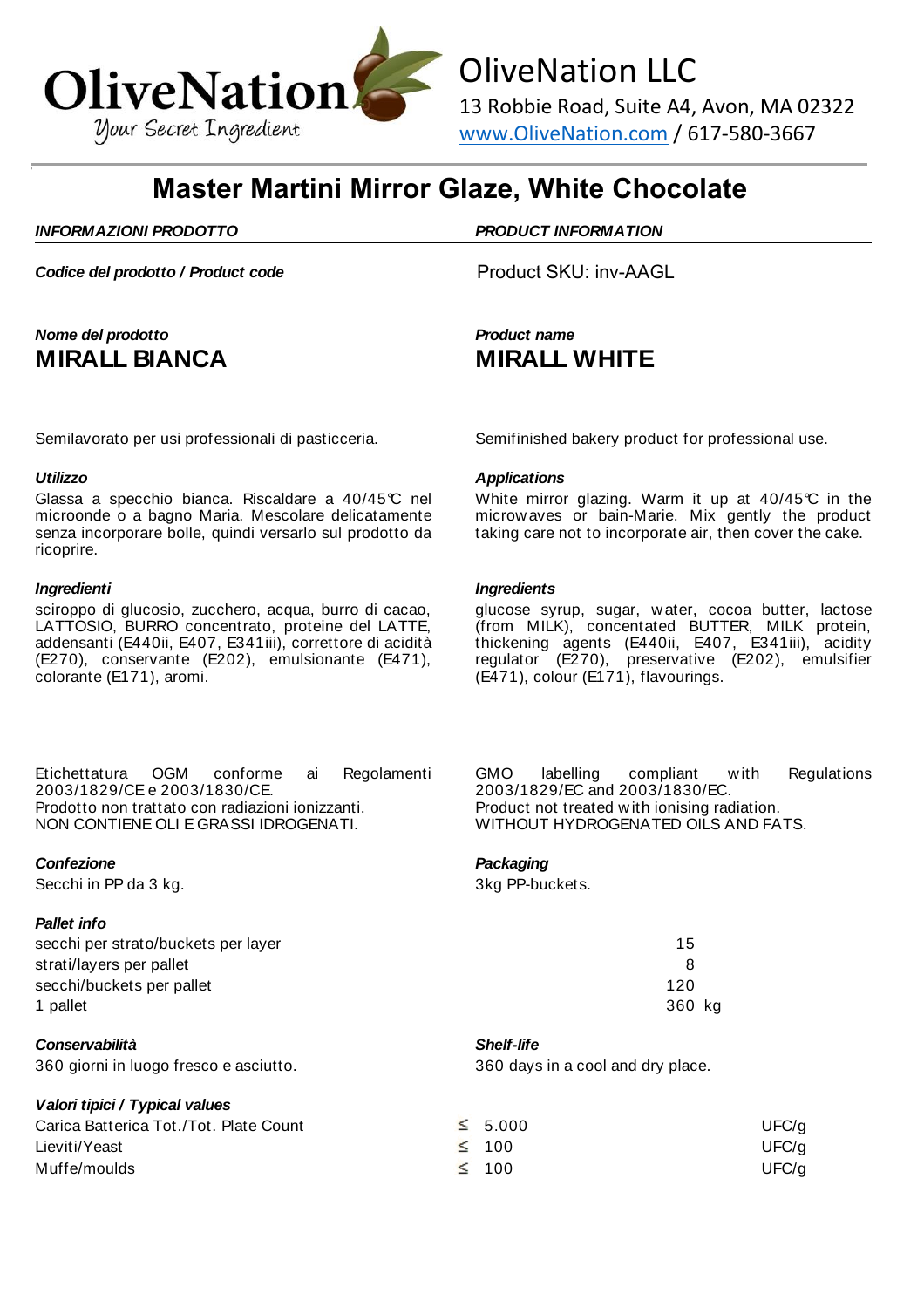

OliveNation LLC 13 Robbie Road, Suite A4, Avon, MA 02322 www.OliveNation.com / 617-580-3667

# **Master Martini Mirror Glaze, White Chocolate**

## *Valori tipici / Typical values*

| Umidità / Moisture | $31,0 - 33,0$ | % |
|--------------------|---------------|---|
| рH                 | 4,60 - 5,00   |   |

| Valori nutrizionali / Nutritional values (per 100 g) |             |           |
|------------------------------------------------------|-------------|-----------|
|                                                      | 1.317 / 312 | kJ / kcal |
|                                                      | 7,2         | g         |
| acidi grassi saturi / saturates                      | 4,6         | g         |
| trans                                                | 0           | g         |
|                                                      | 61          | g         |
| Zuccheri / Sugars                                    | 53          | g         |
| polioli / polyols                                    | 0           | g         |
|                                                      | 0           | g         |
|                                                      | 0,8         | g         |
|                                                      | 0,2         | g         |
|                                                      | 80          | mg        |
|                                                      |             |           |

#### *Allergeni (inclusi prodotti derivati / and products thereof)*

| Arachidi / Peanuts                                                        |  |
|---------------------------------------------------------------------------|--|
| Cereali contenenti glutine / Cereals containing gluten                    |  |
| Crostacei / Crustaceans                                                   |  |
| Frutta a guscio / Nuts                                                    |  |
| - Mandorle / Almonds                                                      |  |
| - Nocciole / Hazelnuts                                                    |  |
| - Noci / Walnuts                                                          |  |
| - Noci di Acagiù / Cashews                                                |  |
| - Noci di Pecan / Pecan Nuts                                              |  |
| - Noci del Brasile / Brazil Nuts                                          |  |
| - Pistacchi / Pistachio nuts                                              |  |
| - Noci Macadamia / Macadamia or Queensland Nuts                           |  |
| Latte / Milk                                                              |  |
| Lupino / Lupin                                                            |  |
| Molluschi / Molluscs                                                      |  |
| Pesce / Fish                                                              |  |
| Sedano / Celery                                                           |  |
| Senape / Mustard                                                          |  |
| Sesamo / Sesame seeds                                                     |  |
| Soia / Soybeans                                                           |  |
| Anidride solforosa e solfiti / Sulphur dioxide and sulphites (> 10 mg/kg) |  |
| Uova / Eggs                                                               |  |

 $-$  = non contiene / does not contain

 $+$  = contiene / contains